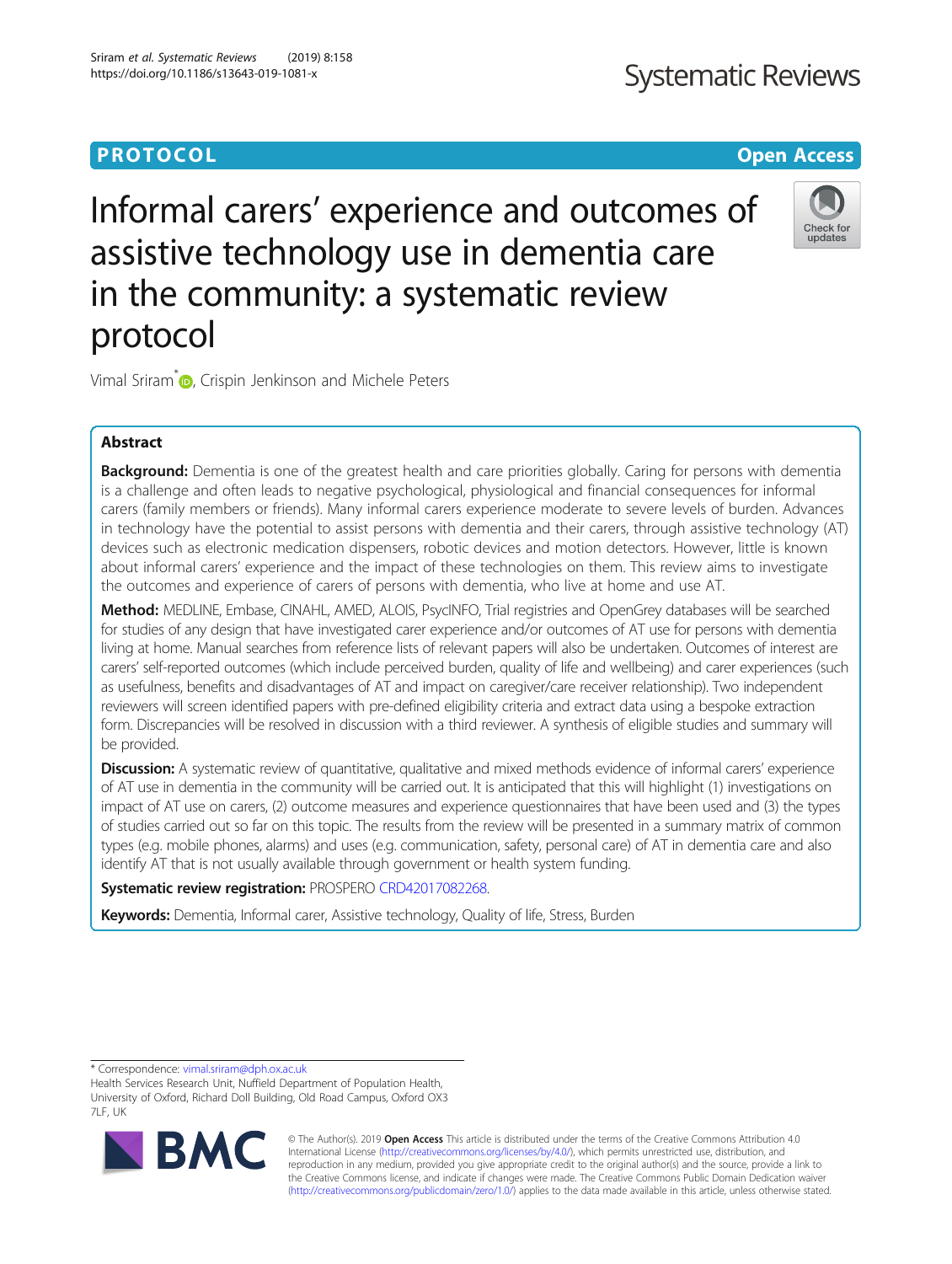# Background

Dementia is becoming increasingly prevalent as the population ages and has been declared a public health priority [\[1](#page-4-0)]. There are an estimated 46.8 million people living with dementia globally, and the number is likely to double by 2035 [[2\]](#page-4-0). Most of the care for persons with dementia living at home is provided by informal cares [[3\]](#page-4-0). In the UK, there are over 700,000 informal carers for persons living with dementia [\[4\]](#page-4-0). Reports estimate the value of time given by informal carers to persons with dementia at approximately £12.4 billion a year for the UK [[4,](#page-4-0) [5](#page-4-0)], and the global economic cost of dementia is estimated to be over US\$ 604 billion [[6\]](#page-4-0). In England, about 15% of dementia carers say they are not in work because of their caring responsibilities and around 39% of carers spend more than 100 h per week caring for a person with dementia [[7\]](#page-4-0).

Caring for an adult with dementia impacts on psychological, financial, economic and physical wellbeing of the carer  $[8-12]$  $[8-12]$  $[8-12]$  $[8-12]$  $[8-12]$ . Without support from informal carers, any formal support system for a person with dementia is likely to collapse. Caring for a person with dementia is not a static process [\[13](#page-5-0)], there is currently no cure for dementia and it is progressive; the trajectory of progress is uncertain, and carers are faced with the complexity of not knowing how quickly the dementia will progress. Therefore, it is vital to support carers in their experiences of providing care. In the UK, a national strategy for carers  $[14–16]$  $[14–16]$  $[14–16]$  $[14–16]$  $[14–16]$  is committed to supporting carers at an early stage and recognising the value of their contribution. Furthermore, the Care Act [[17\]](#page-5-0) sets out requirements for assessment and support centred around carers' wellbeing. These, however, are poorly adopted. Stretched health and care resources necessitate alternative and innovative ways to providing care for persons with dementia [[18\]](#page-5-0). Assistive technology has been suggested as a means to support persons with dementia and their carers to stay independent in the community [[19](#page-5-0), [20\]](#page-5-0). Assistive technology (AT) can be defined as 'any item, piece of equipment, product or system that is used to increase, maintain or improve the functional capabilities and independence of people with cognitive, physical or communication difficulties' [[21\]](#page-5-0).

AT can be specialist equipment that is prescribed by a healthcare professional or available 'off-the shelf'. AT can be products such as clocks, medication dispensers, smartphone apps, robotic vacuum cleaners, smart gas meters, social assistive robots, communication books, navigation systems, falls and motion detectors and door exit alarms [[22](#page-5-0)–[24](#page-5-0)]. Use of AT by persons with dementia may by extension also benefit the carer [[18,](#page-5-0) [25](#page-5-0)], which could potentially increase support from carers and alleviate some of the burden of caregiving [\[23,](#page-5-0) [26](#page-5-0)– [28\]](#page-5-0). AT potentially assists carers to address the increased level of responsibility whilst caring for a person with dementia [\[29](#page-5-0)]. Future generations will be more familiar with technology with people having lived their entire lives influenced by it. With advances in the Internet of Things and artificial intelligence, AT is likely to become more personalised to individual needs and user requirements [[30](#page-5-0)]. Home is an important and special place when ageing. Living at home brings with it a sense of security and freedom [\[31](#page-5-0), [32\]](#page-5-0), and persons with dementia will strive to live at home for as long as possible. With technological advances, AT would be one way of assuring this continues to happen. Carers of persons with dementia are in the unique position of using their perceptions regarding AT to suggest or even decide on the access and use of AT [\[33,](#page-5-0) [34\]](#page-5-0).

# Rationale for this review

Currently, AT is being viewed as a panacea for reducing carer burden [[32](#page-5-0), [35\]](#page-5-0); multiple studies are investigating how AT can support persons with dementia [\[19,](#page-5-0) [36](#page-5-0)]. Carers could be using the AT together with the person with dementia and/or be looking after a person with dementia, who uses AT independently of the carer. However, little is known about the experiences of carers using AT and what impact AT has on carer outcomes [[37](#page-5-0)]. This review aims to fill the gap in the literature that so far has predominantly looked at AT from the perspective of persons with dementia and its use within institutional settings [[18](#page-5-0), [38](#page-5-0)–[40](#page-5-0)]. We seek to answer research questions regarding experiences of informal carers using various AT and their effectiveness. This information would benefit carers and persons with dementia and healthcare professionals who prescribe and set up AT solutions at home as well as industry and AT developers. The results from the review will result in a summary matrix of common types (e.g. mobile phones, alarms) and uses (e.g. communication, safety, personal care) of AT in dementia care. This matrix will be further refined in a consensus meeting with stakeholders, including carers and health professionals who usually prescribe AT.

# Review aim and questions

This review will aim to:

- 1) Identify the types and uses of AT in dementia
- 2) Describe the effectiveness of AT for burden, wellbeing and quality of life of informal carers of people with dementia living at home
- 3) Describe carers' experiences of AT use in dementia
- 4) Determine the aspects of AT that are valued and work well for carers by integrating (2) and (3) as above.

The following information will also be reported: What was the profile of informal carers and persons with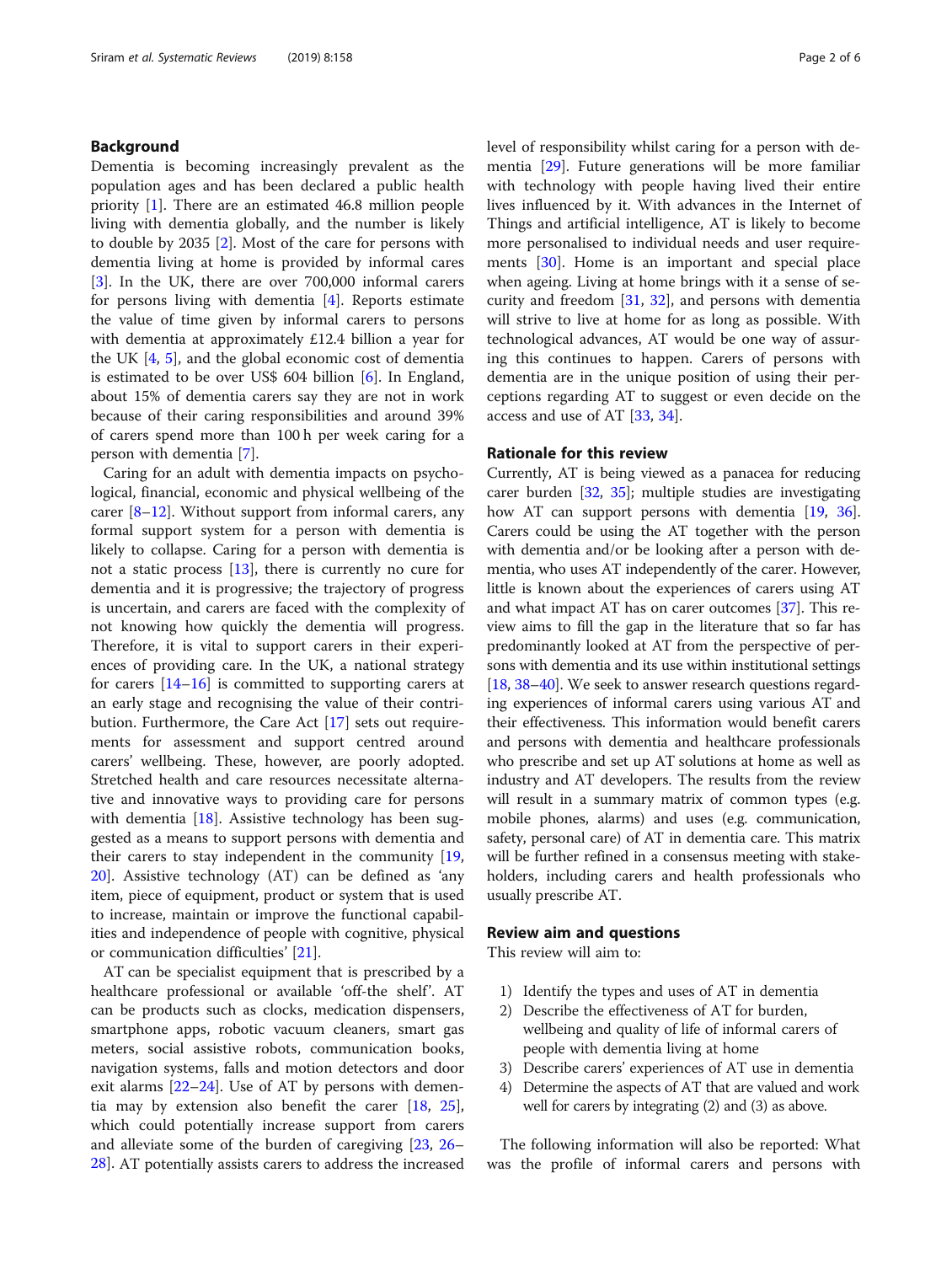dementia in the studies? What was the range of outcome measures used to report on burden, quality of life and wellbeing in the included studies? How is the caregiver/ care receiver relationship reported?

# Methods/design

This protocol has been prepared following the Preferred Reporting Items for Systematic Review and Meta-Analysis Protocols (PRISMA-P) guidelines for systematic review protocols [[41](#page-5-0)]. (The PRISMA-P checklist is included as Additional file [1](#page-4-0)). The review protocol has been registered with the International Prospective Register of Systematic Reviews PROSPERO (CRD42017082268).

This review will gather evidence on the effectiveness and informal carers' experience when using AT to support persons with dementia at home including perceived burden, quality of life and wellbeing with use of AT at home.

#### Inclusion/exclusion criteria

#### Types of participants

Studies that include informal carers who provide care for a person with dementia at home without being reimbursed will be included. Care could be supporting a person with dementia physically, emotionally, financially or socially and be provided by a relative, a friend or a neighbour of the person with dementia. There will be no restrictions regarding sex, living arrangements or ethnic background. Studies reporting on informal carers who provide support to a person with dementia receiving care in hospital and/or long-term institutions, informal carers who are younger than 18 years of age and formal/ paid carers will be excluded.

# Types of studies

To answer the review questions, both quantitative and qualitative study designs will be included. Restriction will not be placed on the identification of studies by design or methods. The full-text article or report of the study needs to be available (i.e. abstracts will be excluded). We will not be including other reviews; however, we will check references within identified existing reviews on dementia, informal carers and AT to ensure that all relevant studies have been located. Letters to the editor, abstract and conference proceedings and book reviews will not be included. Study protocols and theses/ dissertations will also be excluded.

## Types of assistive technology

For this review, studies that evaluate AT use in dementia involving informal carers will be included. AT will be defined as any advanced electronic equipment, which can be used to enhance support and care, act as a prompt for intervention by carers, monitor welfare and assist in communication and leisure activities for a person with

dementia. This AT can be stand alone or be part of an integrated system and can be stationary or mobile. The focus of most research studies invariably is on the person with dementia, but any study that reports on effects or experiences of AT use on informal carers will be included. Studies that report solely on AT use for persons with dementia without including informal carers will be excluded, as will studies that focus only on electronic therapeutic interventions that are not AT (e.g. computer-based education or support for carers).

# **Comparators**

For appropriate study designs, the control interventions could be 'care (or treatment) as usual' or non-technological or other nonpharmacological interventions such as monitoring and support at home by paid carers and interventions that use non-electronic assistive devices such as dosette boxes.

## Outcome measures

Primary For evaluation of effectiveness, carer burden, quality of life, and wellbeing will be included. For evaluation of experience, all reported or observed experiences of usefulness, benefits and disadvantages of AT and impact on caregiver/care receiver relationship will be included.

Secondary For evaluation of effectiveness, carer selfesteem and feeling of competence and reported environmental changes to the home as a result of AT use will be considered. For evaluating experience, barriers and facilitators, user-friendliness and support required to use AT will be considered.

A summary of the criteria for inclusion and exclusion of studies for this systematic review is given in Additional file [4:](#page-4-0) Table S1.

# Search strategy

The search strategy has been developed in collaboration with a Bodleian medical library librarian at the University of Oxford.

Searches will be carried out on:

A. Databases

The databases included were MEDLINE (Ovid) from 1946 to present, EMBASE from 1974 to present, PsycINFO from 1806 to present, AMED 1985 to present, CINAHL from 1981 to present, Database of Abstracts of Reviews of Effects (DARE), OT seeker and The Cochrane Library of Systematic Reviews. The search will include studies within ALOIS (from database inception to present). ALOIS is maintained by the Trials Search Coordinator of the Cochrane Dementia Group and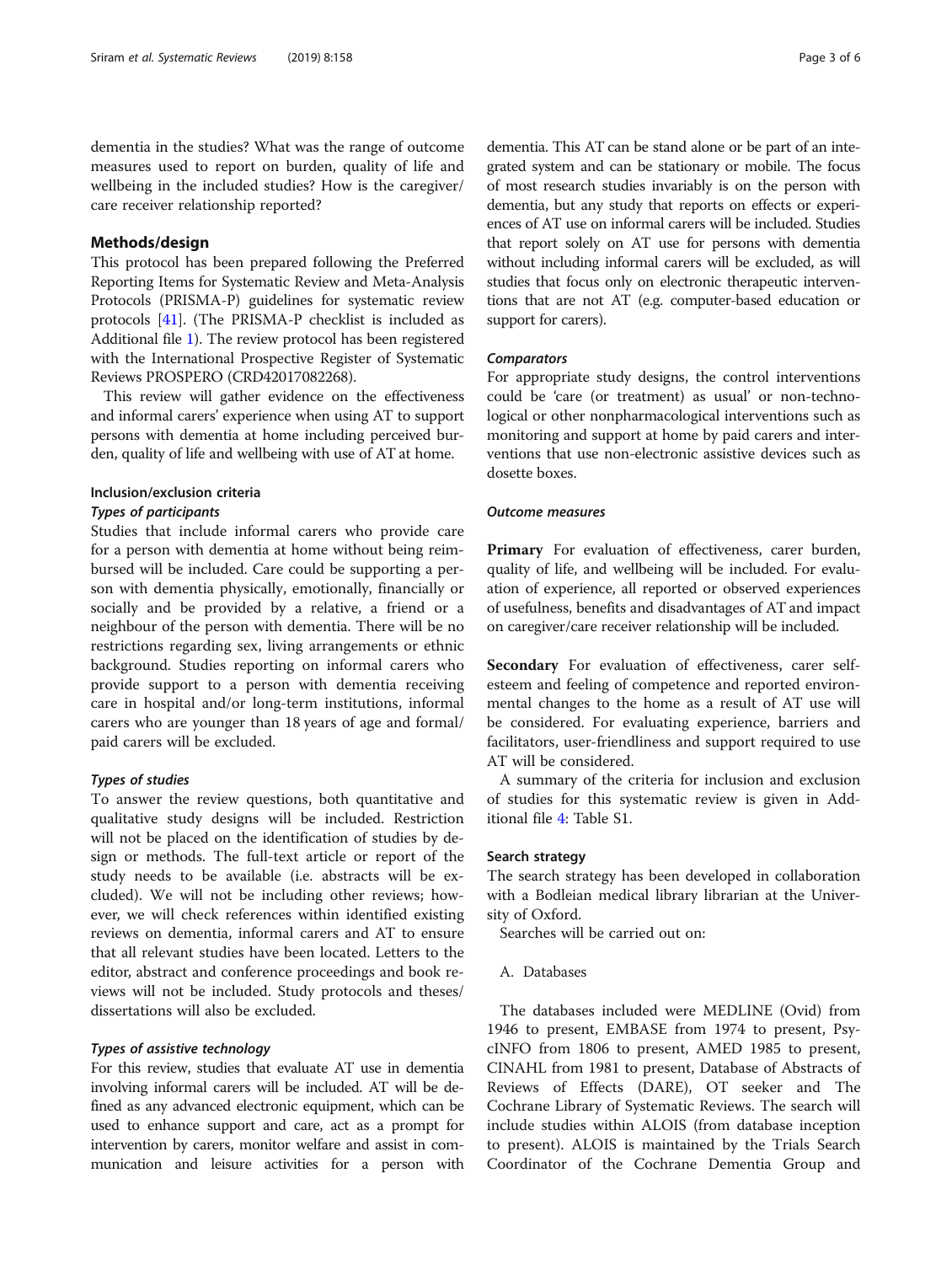contains dementia and cognitive improvement studies identified from various databases and trial registries.

#### B. Unpublished literature

The International Standard Randomised Controlled Trials Number (ISRCTN) registry [[42](#page-5-0)] and the National Institutes of Health Clinical Trials Database [[43\]](#page-5-0) will be searched for information on unpublished trials, and Open-Grey will be searched for conference papers, official publications and other types of grey literature. In addition, organisations within national and international settings, including AGE-WELL NCE (Aging Gracefully across Environments using Technology to Support Wellness, Engagement and Long Life) in Canada and Rehabilitation Engineering and Assistive Technology Society for North America (RESNA) will be contacted. Searches within these databases will be used to identify additional studies and authors to contact for full-text reports.

C. Manual searches of reference lists will also be conducted to identify relevant research studies.

Searches will not be limited by quantitative or qualitative filters, but due to funding constraints, only English language or those translated to English language will be included. We will however scan references of potential papers in languages other than English and list these in the review to provide a more complete picture of potential evidence, to inform future updates of the review. No date limits will be applied. The search strategy for the search on MEDLINE (Ovid) database is provided (Additional file [2\)](#page-4-0).

# Screening

Electronic search results will be downloaded into Covidence software [[44](#page-5-0)]. Covidence is a web-based software platform that streamlines the production of systematic reviews. Duplicates will be removed using the software. Authors VS and MP will independently screen all titles and abstracts for eligibility against our inclusion/exclusion criteria. Any discrepancies will be resolved by mutual discussion. For studies that have insufficient information from the title and abstract, full text will be retrieved to determine inclusion. Studies marked for possible inclusion will undergo a full-text review. At full-text review, if both VS and MP agree that a study does not meet the full eligibility criteria, the study will be excluded. Any disagreement will be resolved by discussion and in consensus with the third author CJ. Reasons for exclusion of the full-text studies will be documented and listed separately.

# Data extraction

A bespoke data extraction form (Additional file [3\)](#page-4-0) developed by the authors will be used and initially piloted on a sample of studies to refine the form. Data will be extracted differently for the effectiveness and the experience evaluations from quantitative and qualitative studies respectively, and appropriate columns will be filled for mixed method studies.

# Evaluation of effectiveness

Data extraction from quantitative studies will be based on the recommended items from the Cochrane handbook for systematic reviews of interventions [[45](#page-5-0)]. Information on citation including authors and contact details, study design, duration, number of participants, setting, participant gender, age and ethnicity, country where the study took place, relationship status to the person with dementia, interventions, outcome measures or scaled used, time points of data collection, missing participants and key conclusions from the study authors will be extracted.

## Evaluation of experience

In addition to collecting information from qualitative studies on citation, author contact details, study design, duration, setting, participant information, country and time points when information was collected, VS will extract data based on participants' quotes and study authors' commentaries. MP will check all extracted data for accuracy and completeness. Any disagreement will be resolved by discussion with CJ.

# Risk of bias assessment

The Mixed Methods Appraisal Tool [[46](#page-5-0)–[48](#page-5-0)] for assessing bias will be used for risk of bias assessment. This tool is designed for the appraisal stage of systematic mixed studies reviews, i.e. reviews that include qualitative, quantitative and mixed methods studies. The selected studies will be critically evaluated by VS and discussed with MP and CJ with any discrepancies resolved through discussion. Authors' conclusions on the quality of the included studies will be part of the summary of included studies.

# Data synthesis

Where possible, quantitative results of studies will be pooled based on outcome measures and we will show forest plots and estimate pooled effects. Qualitative results will be synthesised using thematic synthesis [\[49\]](#page-5-0). Our preliminary searches and other reviews in AT have shown studies are heterogeneous; in this case, a descriptive summary and narrative synthesis [[50](#page-5-0)] of the included studies will be provided. Where data is available, a subgroup analysis using chi-squared test for sub-group differences to assess for subgroup interactions based on device types, uses, living arrangements, adverse events and demographics of carers (country, age, gender, relationship, ethnicity etc.) will be done. VS will extract data and summarise the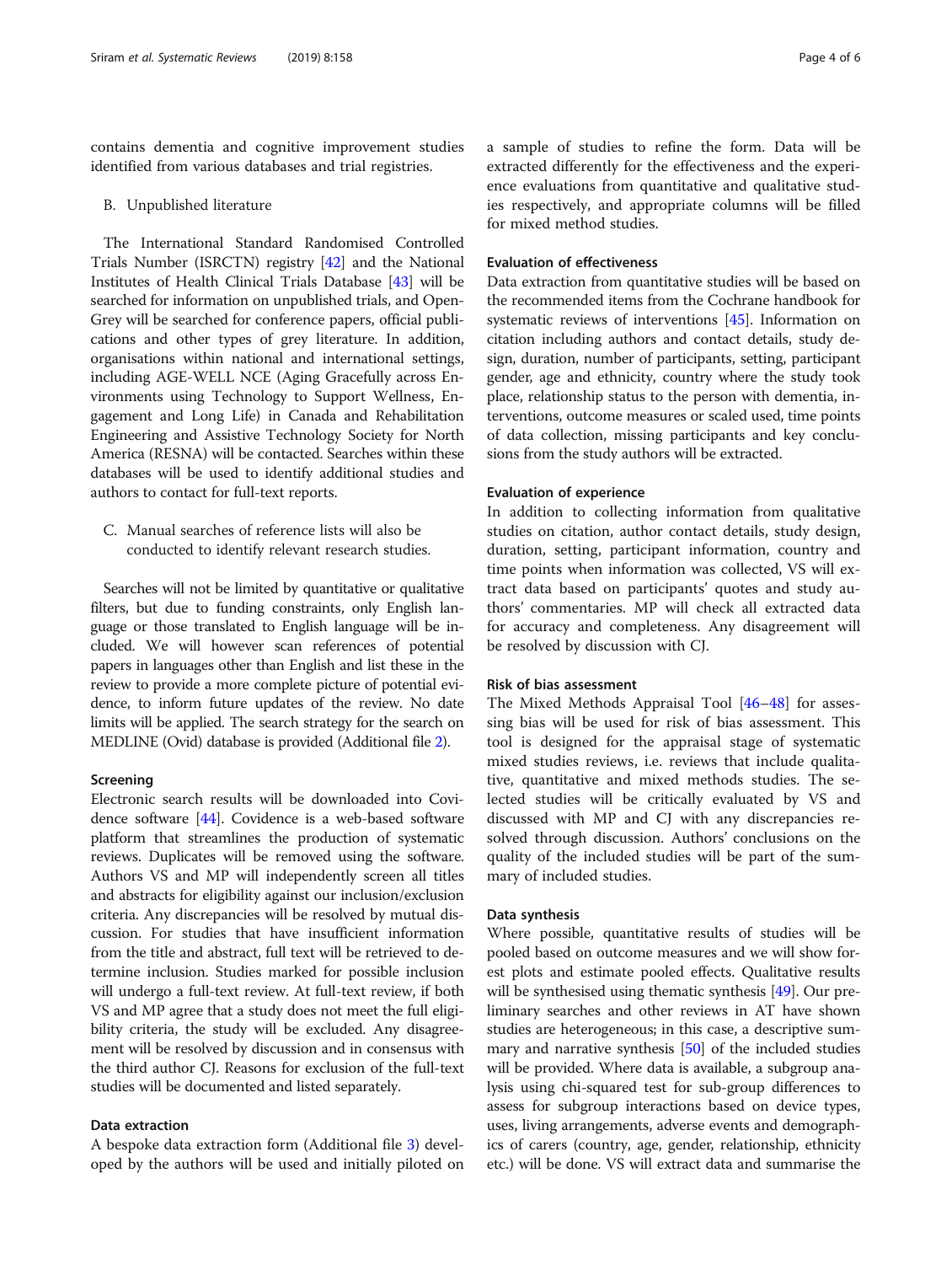<span id="page-4-0"></span>results. MP will review and highlight any discrepancies, and outstanding issues will be resolved through mutual discussion and involvement of CJ as necessary.

# Potential limitations

We anticipate certain limitations to our review. Due to the prospect that there will be a widespread range of AT, reported outcomes and outcome measures used within the studies, there will be widespread heterogeneity in the included studies. Due to financial constraints, we are not including languages other than English within this review and this could potentially miss some suitable studies. We are also not including unpublished data within this systematic review due to the potential of low quality of data from non-peer-reviewed sources.

# **Discussion**

The main aim of this review is to describe informal carers' perception and experience of AT use in dementia care. The results of the review are expected to inform a summary matrix of common types (e.g. mobile phones, alarms) and uses (e.g. communication, safety, personal care) of AT in dementia care. The review will also identify commonly used outcome measures that assess informal carer burden and quality of life in conjunction with AT use in dementia. The inclusion of quantitative and qualitative study designs will help understand the breadth and depth of informal carers' experience of AT use for a person with dementia. The review will highlight investigations on the impact of AT use on informal carers and commonly used outcome measures and experience questionnaires that have been used within this research area. The findings from this review will be published and disseminated (journals, conferences and social media), and it is anticipated that the findings will be useful for healthcare professionals, commissioners and AT developers to inform better provision of care in the community for carers of persons with dementia.

# Additional files

[Additional file 1:](https://doi.org/10.1186/s13643-019-1081-x) PRISMA-P checklist. (DOCX 35 kb) [Additional file 2:](https://doi.org/10.1186/s13643-019-1081-x) MEDLINE (OVID) search strategy for this review. (DOCX 13 kb)

[Additional file 3:](https://doi.org/10.1186/s13643-019-1081-x) Data extraction form for this review. (DOCX 15 kb)

[Additional file 4:](https://doi.org/10.1186/s13643-019-1081-x) Table of inclusion and exclusion criteria for this review. (DOCX 15 kb)

#### Abbreviations

ALOIS: ALOIS, named after Alois Alzheimer, is a register of dementia studies maintained by the Cochrane Dementia and Cognitive Improvement Group; AMED: Allied and Complementary Medicine Database; AT: Assistive technology; CINAHL: Cumulative Index of Nursing and Allied Health Literature; PRISMA-P: Preferred Reporting Items for Systematic Reviews and Meta-Analyses Protocols; PROSPERO: International Prospective Register of Systematic Review

#### Acknowledgements

The authors would like to acknowledge support from Ms. Nia Roberts (Medical library librarian) for the help with the search strategy. The authors also acknowledge the constructive comments from the reviewers and associate editor of this journal which have helped clarify, refine and strengthen this manuscript.

#### Authors' contributions

VS, CJ and MP conceived the design of the study. VS developed the search strategy together with a qualified librarian and conducted the search. VS and MP checked studies for eligibility, and CJ resolved any conflicts in study selection. VS drafted the protocol with critical revision and input from MP and CJ. All authors have read and given approval for the final version of the manuscript. VS is the guarantor of the review.

#### Authors' information

VS is a postgraduate student registered for his DPhil at the University of Oxford exploring informal carers' experience of assistive technology use in dementia. MP is a senior researcher within the Health Services Research Unit (HSRU), Nuffield Department of Population Health, University of Oxford. CJ is Professor of Health Services Research and Director of the HSRU, Nuffield Department of Population Health, University of Oxford. MP and CJ are joint supervisors of VS for the DPhil.

#### Funding

This systematic review is part of a DPhil in Population Health at the University of Oxford.

#### Availability of data and materials

Not applicable

Ethics approval and consent to participate Not applicable.

# Consent for publication

Not applicable.

#### Competing interests

The authors declare that they have no competing interests.

Received: 27 March 2018 Accepted: 28 June 2019 Published online: 03 July 2019

#### References

- 1. World Health Organization. Dementia: a public health priority. Geneva: World Health Organization; 2012. [http://www.who.int/mental\\_health/](http://www.who.int/mental_health/publications/dementia_report_2012/en/) [publications/dementia\\_report\\_2012/en/.](http://www.who.int/mental_health/publications/dementia_report_2012/en/) Accessed 27 Nov 2017
- 2. Prince M, Wimo A, Guerchet M, Ali G-C, Wu Y-T, Prina M, et al. The global impact of dementia: an analysis of prevalence, incidence, cost and trends. London; 2015. [https://doi.org/10.1111/j.0963-7214.2004.00293.x.](https://doi.org/10.1111/j.0963-7214.2004.00293.x)
- 3. Wilson MR, Van Houtven CH, Stearns SC, Clipp EC. Depression and missed work among informal caregivers of older individuals with dementia. J Fam Econ Issues. 2007;28:684–98. [https://doi.org/10.1007/s10834-007-9081-8.](https://doi.org/10.1007/s10834-007-9081-8)
- 4. Lewis F, Karlsberg Schaffer S, Sussex J, O'Neill P, Cockcroft L. The trajectory of dementia in the UK - making a difference. London; 2014. [https://www.](https://www.ohe.org/publications/trajectory-dementia-uk-making-difference) [ohe.org/publications/trajectory-dementia-uk-making-difference#](https://www.ohe.org/publications/trajectory-dementia-uk-making-difference). Accessed 27 Nov 2017
- 5. Luengo-Fernandez R, Leal J, Gray A. The economic burden of dementia and associated research funding in the United Kingdom. Cambridge; 2010. [https://www.scie-socialcareonline.org.uk/dementia-2010-the-economic](https://www.scie-socialcareonline.org.uk/dementia-2010-the-economic-burden-of-dementia-and-associated-research-funding-in-the-united-kingdom/r/a11G00000017sGjIAI)[burden-of-dementia-and-associated-research-funding-in-the-united](https://www.scie-socialcareonline.org.uk/dementia-2010-the-economic-burden-of-dementia-and-associated-research-funding-in-the-united-kingdom/r/a11G00000017sGjIAI)[kingdom/r/a11G00000017sGjIAI](https://www.scie-socialcareonline.org.uk/dementia-2010-the-economic-burden-of-dementia-and-associated-research-funding-in-the-united-kingdom/r/a11G00000017sGjIAI). Accessed 27 Nov 2017.
- 6. Lancet T. Addressing global dementia. Lancet (London, England). 2014;383: 2185. [https://doi.org/10.1016/S0140-6736\(14\)61066-7.](https://doi.org/10.1016/S0140-6736(14)61066-7)
- 7. Adult Social Care Statistics Team. Personal social services survey of adult carers in England, 2016-17 - NHS Digital. London; 2017. [https://digital.nhs.](https://digital.nhs.uk/catalogue/PUB30045) [uk/catalogue/PUB30045.](https://digital.nhs.uk/catalogue/PUB30045) Accessed 27 Nov 2017.
- 8. Skills for Care, Dementia UK. Dementia: workers and carers together: a guide for social care workers on supporting family and friends carers of people with dementia. 2012;34. [http://www.skillsforcare.org.uk/Document-library/Skills/](http://www.skillsforcare.org.uk/Document-library/Skills/Dementia/Dandctog-final-versionndd.pdf) [Dementia/Dandctog-final-versionndd.pdf](http://www.skillsforcare.org.uk/Document-library/Skills/Dementia/Dandctog-final-versionndd.pdf). Accessed 27 Nov 2017.